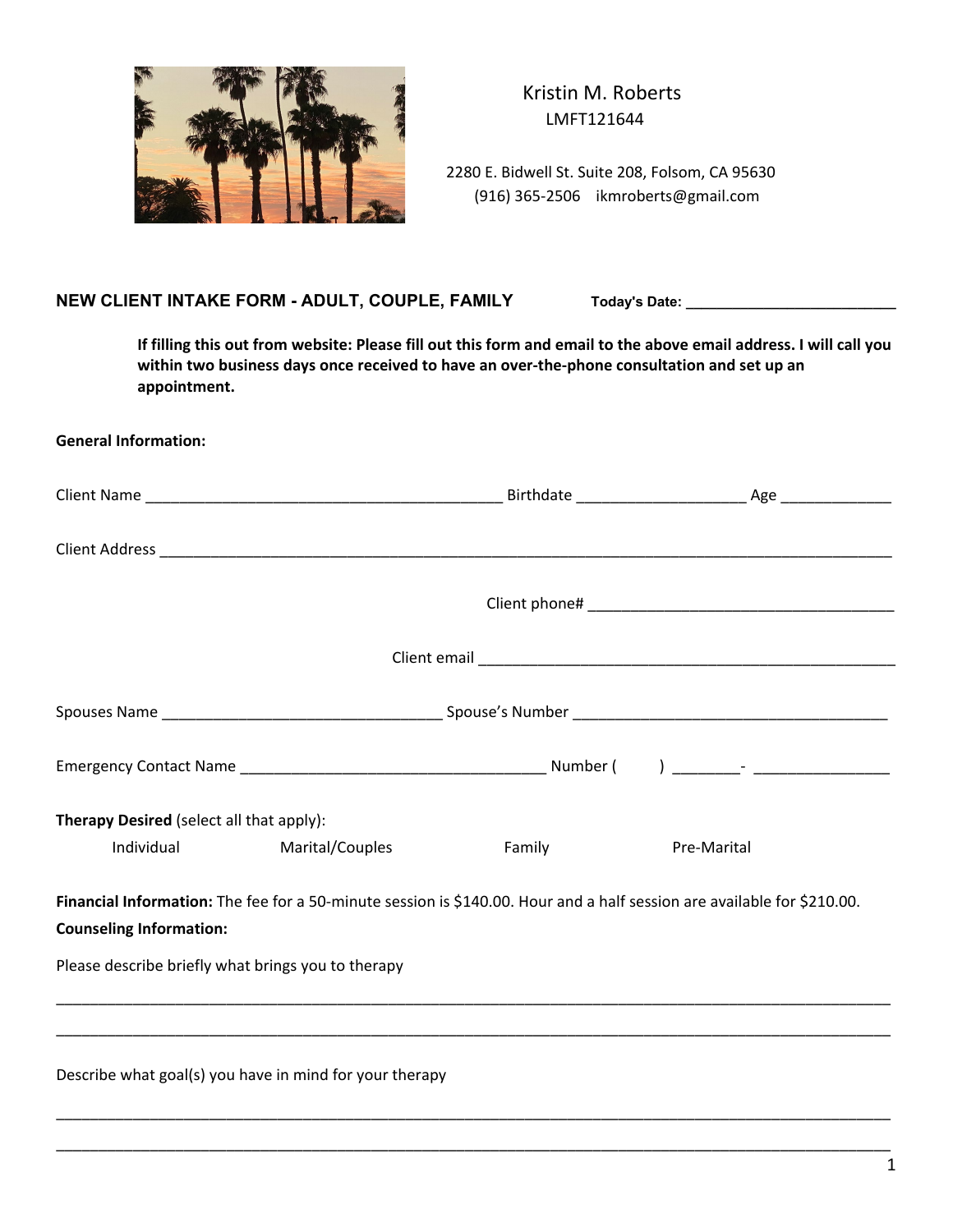## Target Symptoms

Thank you for being open about these details. All information will remain confidential. Please indicate all symptoms that you currently experience by marking the level that best describes their severity. Check on level for each applicable symptom and indicate how long the symptom has been present.

| Depressed Mood                 | None $\square$ | Mild $\square$ | Moderate $\square$ | Severe $\square$ | Duration: |
|--------------------------------|----------------|----------------|--------------------|------------------|-----------|
| Fatigue/Low Energy             | None $\square$ | Mild $\square$ | Moderate $\square$ | Severe $\square$ | Duration: |
| Hopelessness/Helplessness      | None $\square$ | Mild $\square$ | Moderate $\square$ | Severe $\square$ | Duration: |
| Elevated Mood                  | None $\square$ | Mild $\square$ | Moderate $\square$ | Severe $\square$ | Duration: |
| <b>Body Complaints</b>         | None $\square$ | Mild $\square$ | Moderate $\square$ | Severe $\square$ | Duration: |
| Suicidal Ideas                 | None $\square$ | Mild $\square$ | Moderate $\square$ | Severe $\square$ | Duration: |
| Weight Gain/Loss               | None $\square$ | Mild $\square$ | Moderate $\square$ | Severe $\square$ | Duration: |
| Anxiety                        | None $\square$ | Mild $\square$ | Moderate $\square$ | Severe $\square$ | Duration: |
| Lack of Concentration          | None $\square$ | Mild $\square$ | Moderate $\square$ | Severe $\square$ | Duration: |
| Sleep Disturbance              | None $\square$ | Mild $\square$ | Moderate $\square$ | Severe $\square$ | Duration: |
| Panic                          | None $\square$ | Mild $\square$ | Moderate $\square$ | Severe $\square$ | Duration: |
| Phobias                        | None $\square$ | Mild $\square$ | Moderate $\square$ | Severe $\square$ | Duration: |
| Obsessions/Compulsions         | None $\square$ | Mild $\square$ | Moderate $\square$ | Severe □         | Duration: |
| Impulse Control Issue (Temper) | None $\square$ | Mild $\square$ | Moderate $\square$ | Severe $\square$ | Duration: |
| Violence, Anti-social Behavior | None $\square$ | Mild $\square$ | Moderate $\square$ | Severe $\square$ | Duration: |
| Unusual Energy                 | None $\square$ | Mild $\square$ | Moderate $\square$ | Severe $\square$ | Duration: |
| Racing Thoughts                | None $\square$ | Mild $\square$ | Moderate $\square$ | Severe $\square$ | Duration: |
| Disorganized Thinking          | None $\square$ | Mild $\square$ | Moderate $\square$ | Severe $\square$ | Duration: |
| Bizarre Ideation/Impulses      | None $\square$ | Mild $\square$ | Moderate $\square$ | Severe $\square$ | Duration: |
| Homicidal Impulses             | None $\square$ | Mild $\square$ | Moderate $\square$ | Severe $\square$ | Duration: |
| Binging/Purging                | None $\square$ | Mild $\square$ | Moderate $\square$ | Severe $\square$ | Duration: |
| Mood Swings                    | None $\square$ | Mild $\square$ | Moderate $\square$ | Severe $\square$ | Duration: |
| Irritability                   | None $\square$ | Mild $\square$ | Moderate $\square$ | Severe $\square$ | Duration: |
| Delusions                      | None $\square$ | Mild $\square$ | Moderate $\square$ | Severe $\square$ | Duration: |
| Hallucinations                 | None $\square$ | Mild $\square$ | Moderate $\square$ | Severe □         | Duration: |
| Conduct Problems               | None $\square$ | Mild $\square$ | Moderate $\square$ | Severe □         | Duration: |
| Social Isolation               | None $\square$ | Mild $\square$ | Moderate $\square$ | Severe $\square$ | Duration: |
| Worthlessness                  | None $\square$ | Mild $\square$ | Moderate $\square$ | Severe $\square$ | Duration: |
| Hyperactivity                  | None $\square$ | Mild $\square$ | Moderate $\square$ | Severe $\square$ | Duration: |
| Dissociative States            | None $\square$ | Mild $\square$ | Moderate $\square$ | Severe $\square$ | Duration: |
| Aggressive Behavior            | None $\square$ | Mild $\square$ | Moderate $\square$ | Severe $\square$ | Duration: |
| Alcohol/Substance Over Use     | None $\square$ | Mild $\square$ | Moderate $\square$ | Severe $\square$ | Duration: |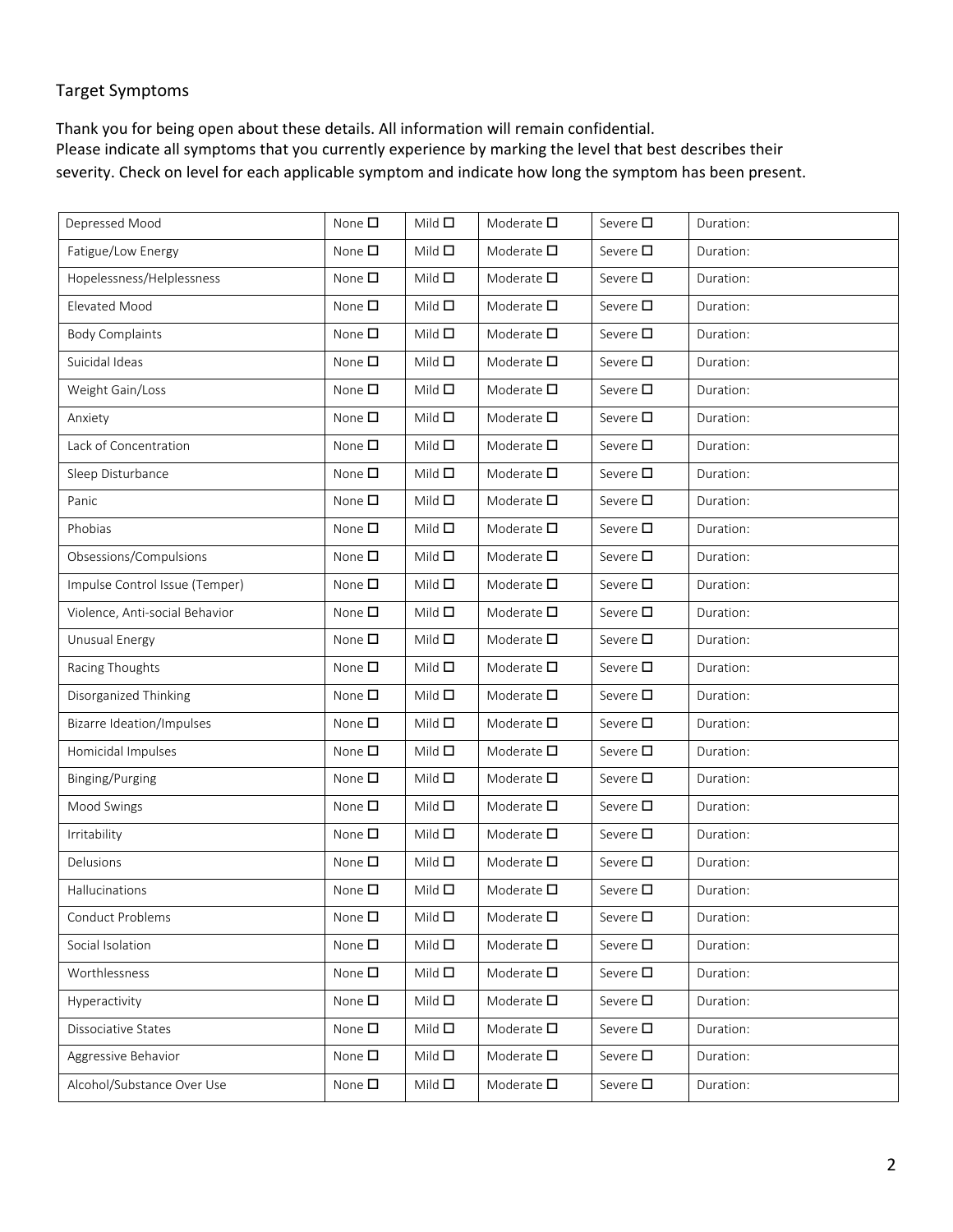Please circle/fill in all that apply.

| <b>Marriage Status:</b>     |        | <b>Previous</b>         |        |                      |
|-----------------------------|--------|-------------------------|--------|----------------------|
|                             |        | <b>Marriages:</b>       |        |                      |
| Single                      | Yes/No | Yes/No                  |        |                      |
| Engaged                     | Yes/No | Number of previous?     |        |                      |
| Married                     | Yes/No | <b>Employment:</b>      |        |                      |
| Never married               | Yes/No | Employed                | Yes/No |                      |
| # of prior marriages        | Yes/No | Unemployed              | Yes/No |                      |
| Widowed                     | Yes/No | Seeking                 | Yes/No |                      |
| <b>Number of Children:</b>  |        | Retired                 | Yes/No |                      |
| Daughters                   |        | <b>Substance</b>        |        |                      |
|                             |        | <b>History:</b>         |        |                      |
| Sons                        |        | Caffeine                | Yes/No | Daily/Weekly/Monthly |
| Stepdaughters               |        | Alcohol                 | Yes/No | Daily/Weekly/Monthly |
| Stepsons                    |        | Tobacco                 | Yes/No | Daily/Weekly/Monthly |
| Miscarriages                | Yes/No | Vape                    | Yes/No | Daily/Weekly/Monthly |
| Abortions                   | Yes/No | Marijuana               | Yes/No | Daily/Weekly/Monthly |
|                             |        | <b>Prescription Med</b> | Yes/No | Daily/Weekly/Monthly |
| <b>Family of Origin:</b>    |        | Other                   | Yes/No | Daily/Weekly/Monthly |
| # of Sisters                |        | <b>Treatment</b>        |        |                      |
|                             |        | History:                |        |                      |
| # of Brothers               |        | None                    | Yes/No |                      |
| # of Stepsisters            |        | 12-Step                 | Yes/No |                      |
| # of Stepbrothers           |        | Al Anon                 | Yes/No |                      |
| # of Half Sisters           |        | <b>NA</b>               | Yes/No |                      |
| # of Half Brothers          |        | Inpatient               | Yes/No |                      |
| <b>Military Service:</b>    |        | Outpatient              | Yes/No |                      |
| Never                       | Yes/No | Other                   | Yes/No |                      |
| Currently                   | Yes/No |                         |        |                      |
| Retired                     | Yes/No |                         |        |                      |
| <b>Honorably Discharged</b> | Yes/No |                         |        |                      |
| Dishonorable Discharged     | Yes/No |                         |        |                      |